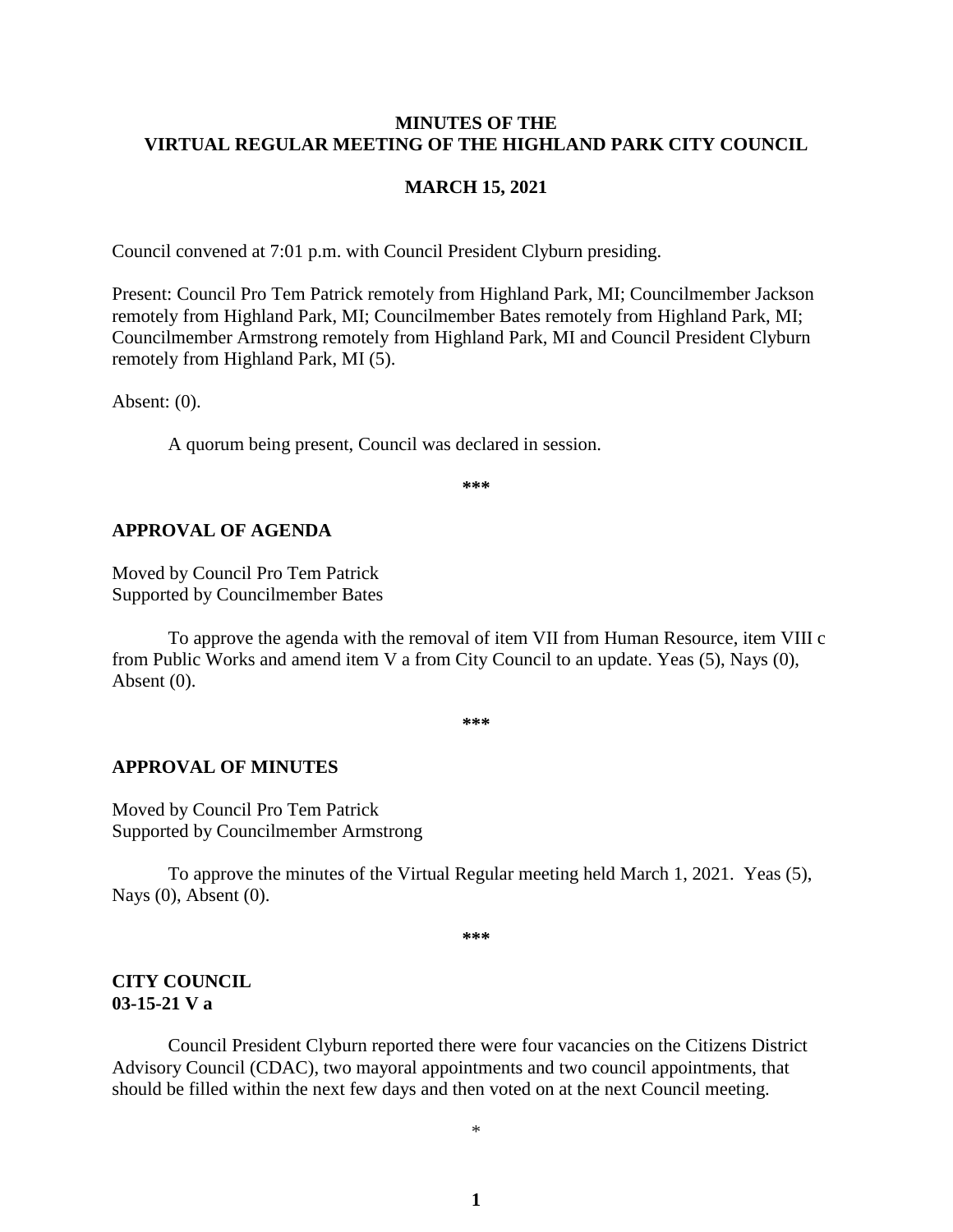## **03-15-21 V b**

Moved by Council Pro Tem Patrick Supported by Councilmember Armstrong

To receive and file the 2020 draft of the Master Plan (5), Nays (0), Absent (0).

**\*\*\***

### **FINANCE 03-15-21 VI**

The following resolution was submitted for approval.

## **RESOLUTION TO RENEW THE SERVICE CONTRACT WITH MACKINAW ADMINISTRATORS LLC FOR WORKER'S COMPENSATION TAIL CLAIMS RUN OFF FROM APRIL 2021 TO APRIL 2023**

Moved by Council Pro Tem Patrick Supported by Councilmember Bates

**WHEREAS**, Mackinaw Administrators LLC has been providing worker's compensation claim services to the City of Highland Park,

**WHEREAS**, effective July 1, 2017 the city of Highland Park joined the Michigan Municipal League to provide worker's compensation -claims services,

**WHEREAS**, prior to the City of Highland Park joining the MML there were remaining open claims being serviced by Mackinaw that still require service;

**WHEREAS**, this service contract will cover the tail run off of open worker's compensation claims;

**BE IT FINALLY RESOLVED**, that the Highland Park City Council hereby approves the renewal of the Mackinaw Administrators Service Contract from April 15, 2021 to April 14, 2023. Yeas (5), Nays (0), Absent (0).

**\*\*\***

## **PUBLIC WORKS 03-15-21 VII a**

The following resolution was submitted for approval.

### **RESOLUTION TO ACCEPT DNR COMMUNITY TREE PLANTING GRANT**

Moved by Councilmember Jackson Supported by Council Pro Tem Patrick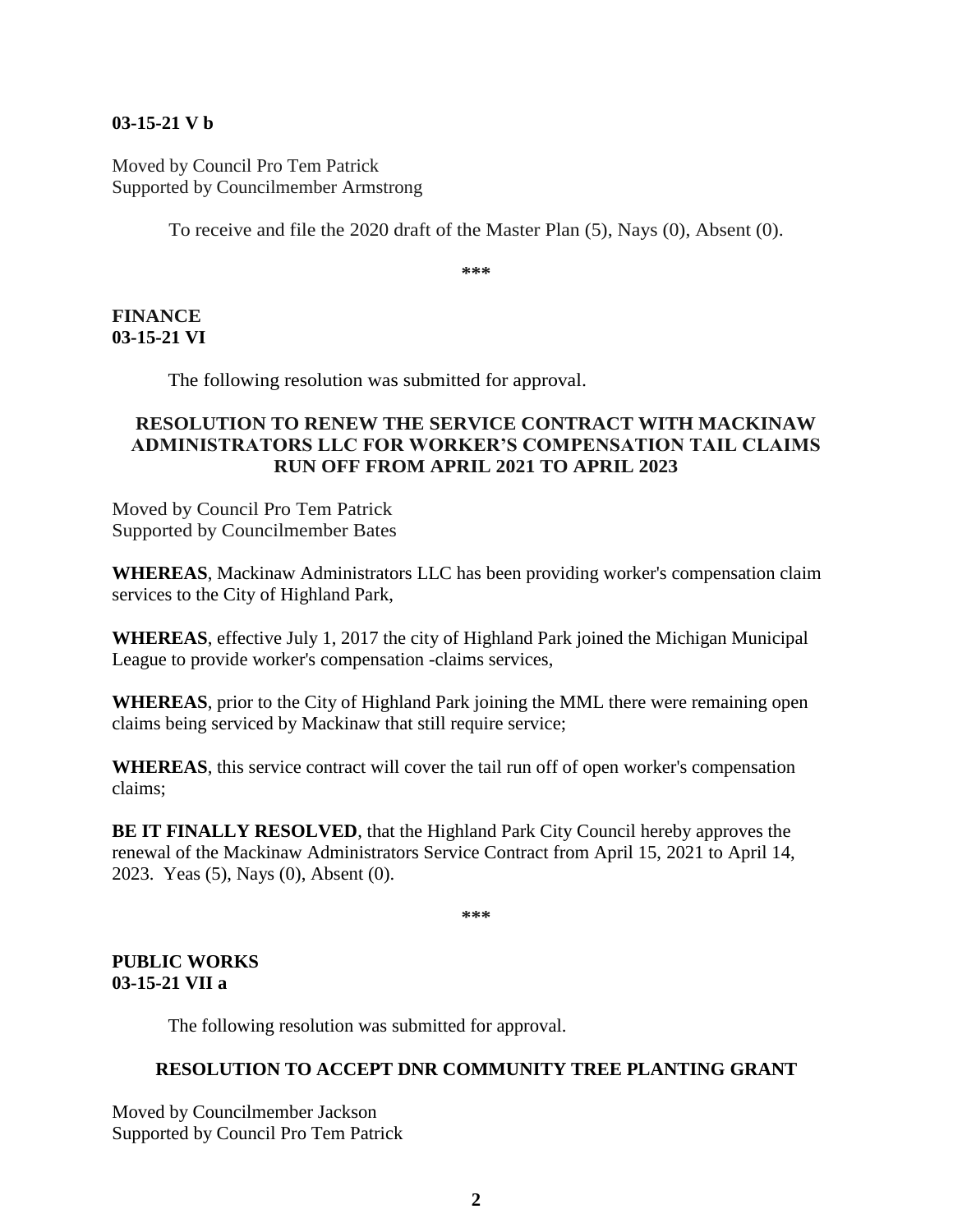**WHEREAS,** in 2020, the DNA submitted a Highland Park tree planting grant proposal to the USDA Forest Service under the Great Lakes Restoration Initiative (GLRI) program; and

**WHEREAS,** on 2/11/21 the DNR notified the City that they were being awarded a reimbursable subgrant in the amount of \$9,680; and

WHEREAS, the program's intent is to increase tree canopy cover over impervious surface areas (e.g., roads, parking lots, etc.) to help intercept rainfall, reduce runoff and improve water quality draining from local watershed and ultimately into the Great Lakes; and

**WHEREAS,** Highland Park will use this funding toward the purchase of a minimum of 40 trees of diverse species and sized 1" caliper or larger and plant them on public property; and

**WHEREAS,** the City will sign a three-year tree maintenance agreement committing to provide maintenance of trees to ensure establishment and survival; and

**WHEREAS,** the City will provide and document matching contributions (cash and/or inkind) in theamount of \$2,500 (minimum); and

**WHEREAS,** other specifics of the program are included on the attached sheet.

**NOW, THEREFORE, BE IT RESOLVED, t**hat the City accepts the award of a reimbursable treeplanting grant in the amount of \$9,680. Yeas (5), Nays (0), Absent (0).

#### \*

### **03-15-21 VII b**

The following resolution was submitted for approval.

## **RESOLUTION TO APPLY FOR A 2021 AAA TRAFFIC SAFETY GRANT**

Moved by Councilmember Bates Supported by Councilmember Armstrong

**WHEREAS,** the City of Highland Park wishes to ensure the safety of all of its residentsby monitoring vehicular traffic speed; and

**WHEREAS,** the City has determined a radar speed trailer and/or radar speed sign is one method of assisting in this endeavor; and

**WHEREAS,** AAA has established a traffic safety grant which provides an opportunity to submit requests for grant assistance to aid in the purchase of traffic safety equipment; and

**WHEREAS,** the grant is equipment-specific and may be awarded in amounts up to \$15,000; and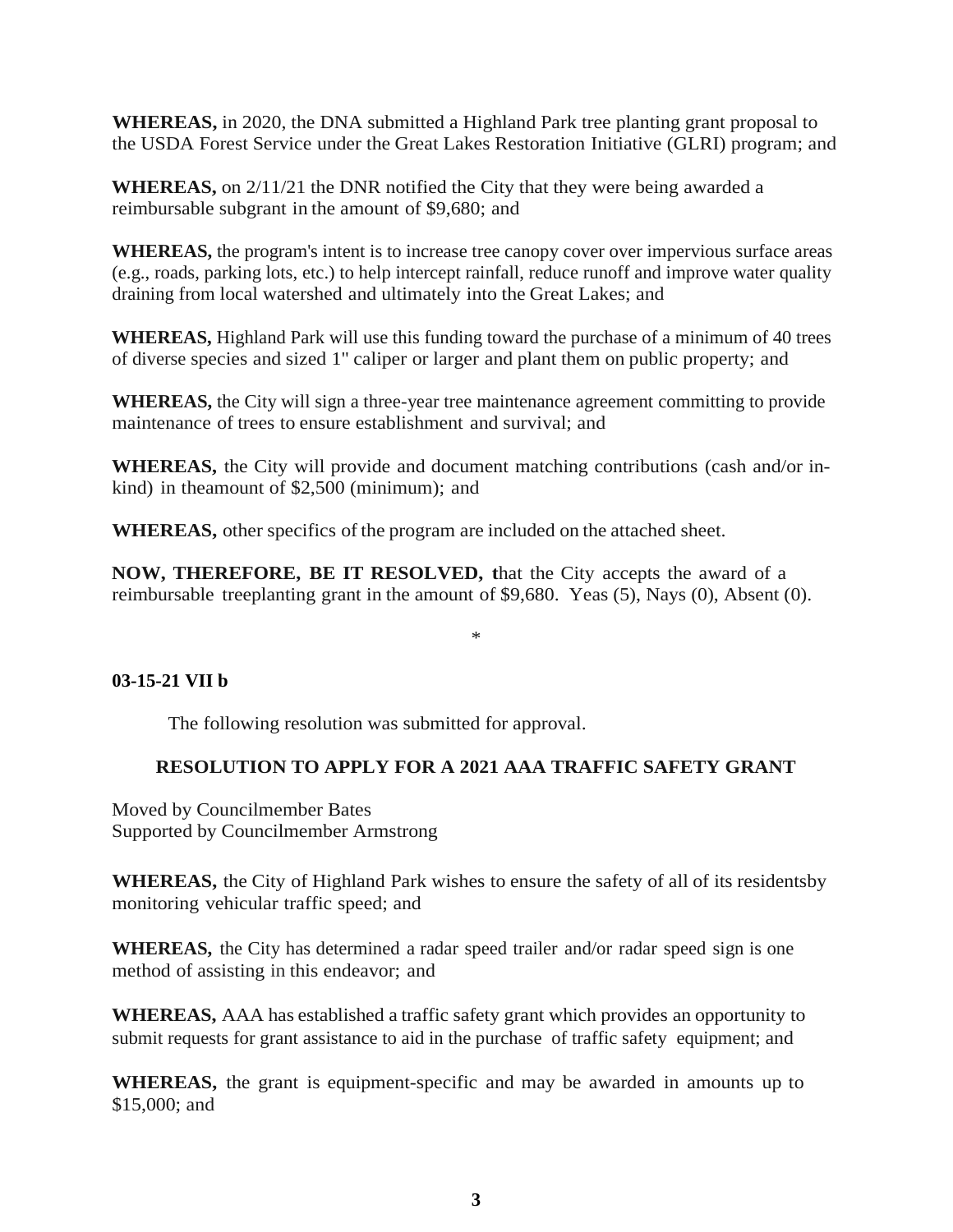**WHEREAS,** AAA gives greater consideration if tied to collaborative fundraising efforts that support the purchase of the equipment.

**NOW, THEREFORE, BE IT RESOLVED,** that the City approves applying for a 2021 AAA Traffic Safety Grant for the purchase of a radar speed trailer and/or radar speed sign. Yeas (5), Nays (0), Absent (0).

\*\*\*

# **WATER/ENGINEERING 03-15-21 VIII a**

The following resolution was submitted for approval.

## **A RESOLUTION REQUESTING THE PUBLIC ADVERTISEMENT FOR PURPOSES OF RECEIVING CONSTRUCTION BIDS FOR THE FY2021 WATER MAIN AND SERVICELINE REPLACEMENT PROJECT AS FUNDED BY THE DRINKING WATER STATE REVOLVING FUND (DWSRF)**

Moved by Council Pro Tem Patrick Supported by Councilmember Bates

**WHEREAS,** it is necessary for the City of Highland Park Water Department to address water main improvements identified in the 2016 MDEQ (EGLE) Violations Notice and Administrative Consent Order; and

**WHEREAS,** the City of Highland Park previously received a Significant Deficiency Violation Notice fromEGLE on April 11, 2016 regarding the existing water infrastructure; and

**WHEREAS,** the City of Highland Park previously received a Lead and Copper Monitoring – Action Level(AL) Exceedance letter from EGLE on July 12, 2019 regarding the community water supply's 90th percentile value exceeding the action level for lead during the most recent round of lead and copper monitoring between June and September 2019; and

**WHEREAS,** as a result of exceeding the lead Action Level (AL) the City of Highland Park is required under the administrative rules promulgated under the Michigan Safe Drinking Water Act, 1976 PA 399, asamended (Act 399) to meet additional requirements including water quality parameter monitoring, source water monitoring, corrosion control treatment, and public education, as well as being mandated to replacea higher percentage of lead service lines; and

**WHEREAS,** the City Council has reviewed and approved the FY2020 DWRF Project Plan Application assubmitted to EGLE, of which the 2021 project is portion of the scope removed from the 2020 project; and

**WHEREAS,** it is the intent of the Water Department Director that when funds are awarded by the State of Michigan Department of Treasury to begin construction in September of 2021; and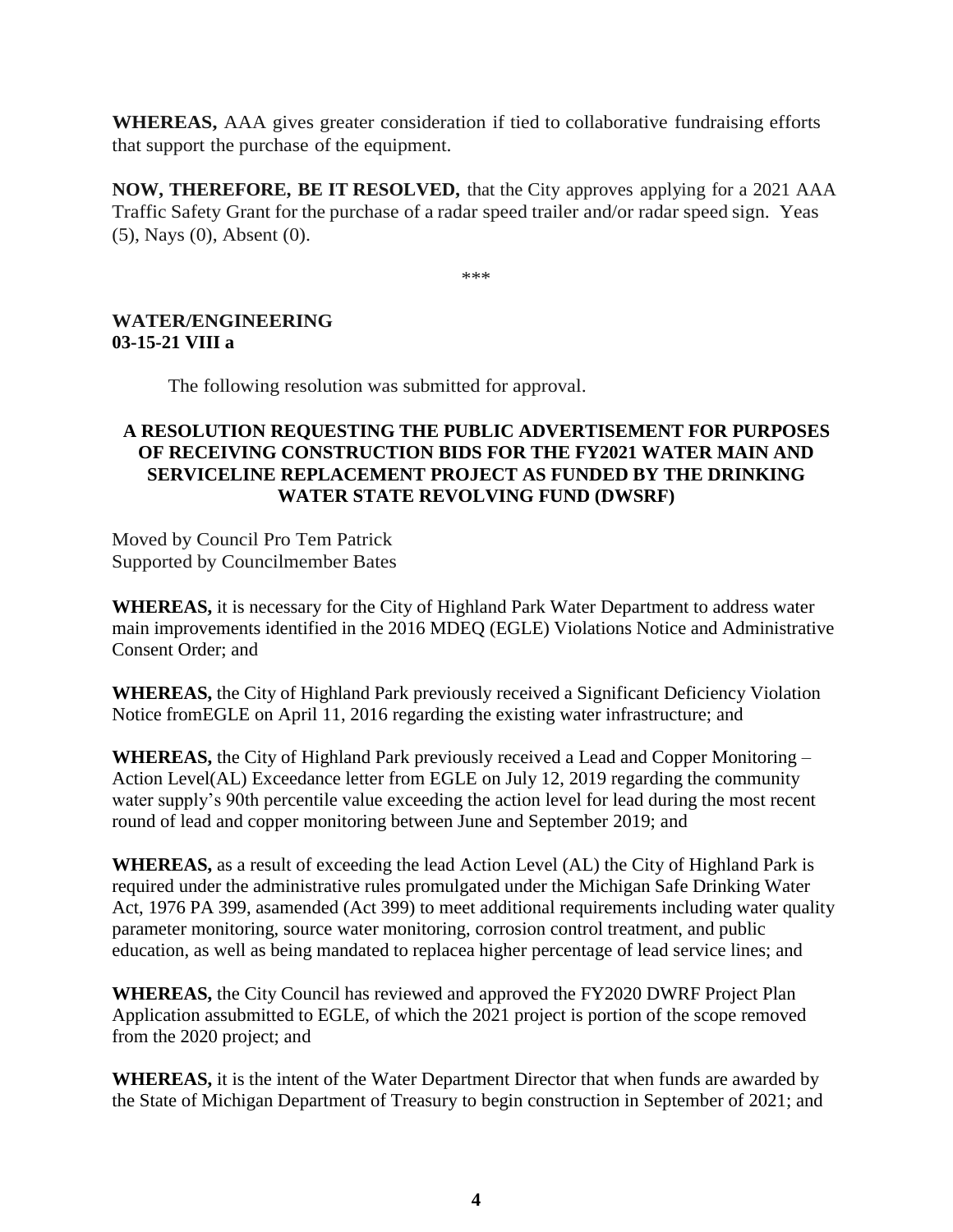**BE IT RESOLVED,** the City of Highland Park City Water Department requests to publicly advertise the 2021 Water Main and Service Line Replacement project for purposes of soliciting construction bids, on Wednesday, March  $24<sup>th</sup>$ ,  $2021$ . Yeas (5), Nays (0), Absent (0).

\*

## **03-15-21 VIII b**

The following resolution was submitted for approval.

# **A RESOLUTION REQUESTING THE PUBLIC ADVERTISEMENT FOR PURPOSES OF RECEIVING CONSTRUCTION BIDS FOR THE FY2021 SEWER REHABILITATION AND SEWER CLEANING PROJECTS AS FUNDED BY THE CLEAN WATER STATE REVOLVING FUND (CWSRF)**

Moved by Council Pro Tem Patrick Supported by Councilmember Jackson

**WHEREAS,** it is necessary for the City of Highland Park Water Department to repair and rehabilitatevarious sewer infrastructure and clean additional sewer; and

**WHEREAS,** the City Council has reviewed and approved the FY2020SRF Project Plan Application; ofwhich the 2021 project is portion of the scope removed from the 2020 project; and

**WHEREAS** it is the intent of the Water Department Director that when funds are awarded by the State ofMichigan Department of Treasury to begin construction in September 2021; and

**BE IT RESOLVED,** the City of Highland Park City Water Department requests to publicly advertise the FY2021 Sewer Rehabilitation and Sewer Cleaning projects for purposes of soliciting construction bids, on Wednesday, March  $24<sup>th</sup> 2021$ . Yeas (5), Nays (0), Absent (0).

**\*\*\***

## **ADJOURNMENT**

Moved by Council Pro Tem Patrick Supported by Councilmember Armstrong

To adjourn the meeting, motion carried, meeting adjourned at 7:57 p.m.